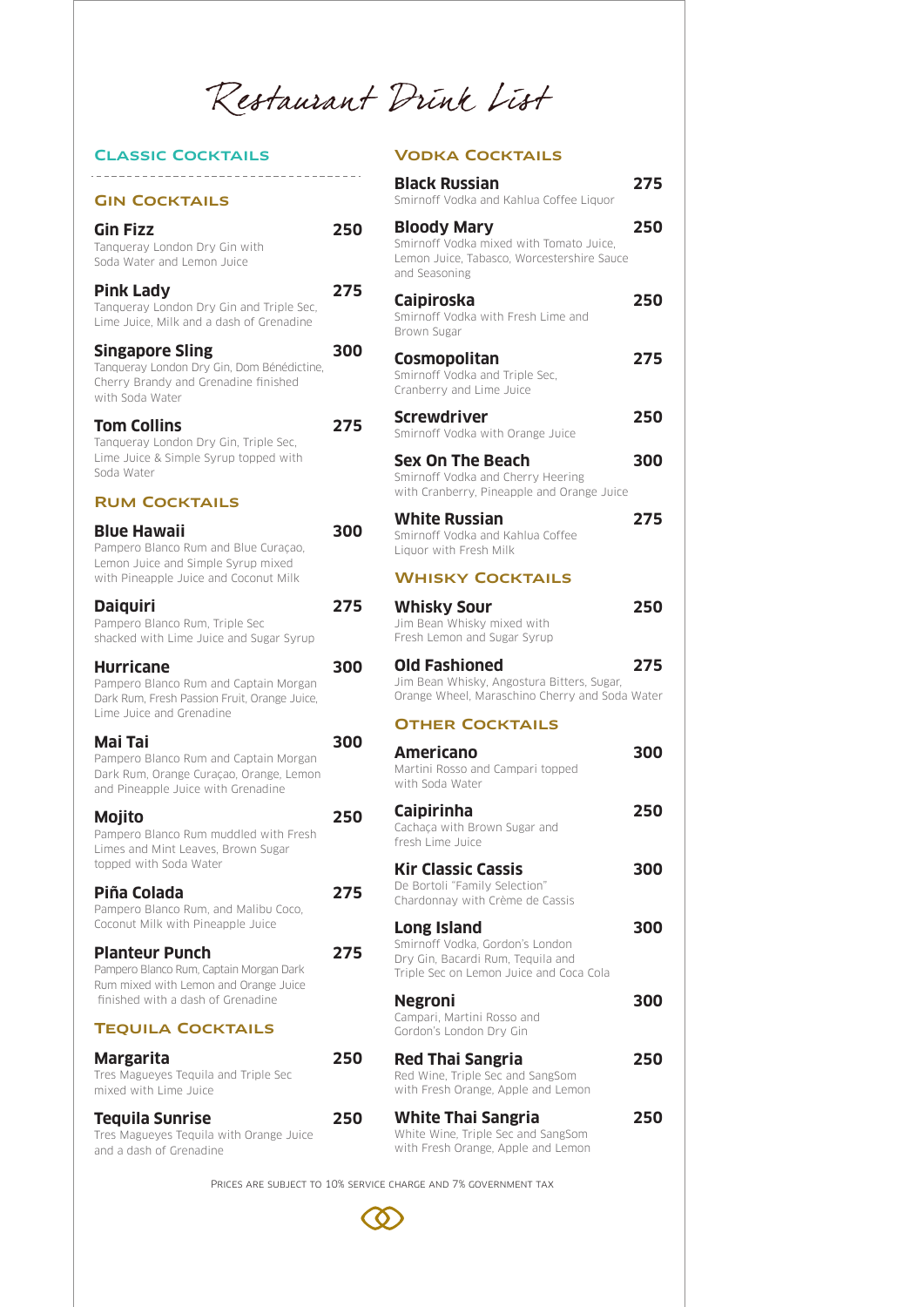## Sparkling Cocktails

**Aperol Spritz 330** Fleur de France Blanc de Blancs and Aperol, Fresh Orange topped with Soda Water **Bellini 330**

Fleur de France Blanc de Blancs and Peach Puree

# **Kir Royal Cassis 330**

Fleur de France Blanc de Blancs and Crème de Cassis

## **Mimosa 330**

Fleur de France Blanc de Blancs topped with Orange Juice

# Martini Cocktails

**Dirty Martini 300** Martini Dry and Tanqueray London Dry Gin finished with Olive Juice

**Dry Martini 300** Martini Dry, Tanqueray London Dry Gin and a dash of Angostura Bitters

| <b>Pink Martini</b> |                                            | 300 |
|---------------------|--------------------------------------------|-----|
|                     | Martini Rosso and Tangueray London Dry Gin |     |

| <b>Sweet Martini</b>                        | 300 |
|---------------------------------------------|-----|
| Martini Bianco and Tangueray London Dry Gin |     |

....................................

## **Vodkatini 300** Martini Dry and Smirnoff Vodka

#### Classic Mocktails

**Calypso Cooler 160** Orange and Pineapple Juice with Fresh Pineapple mixed with Lemon Juice and Grenadine

**Fruit Punch 160** Pineapple and Orange Juice mixed with Lemon Juice and Sugar Syrup

**King Fisher 160** Pineapple Juice, Sweet and Sour topped with Sprite

**Shirley Temple 16** A dash of Grenadine filled with Lemon Juice and Ginger Ale

**Virgin Colada** 16 Pineapple Juice with Coconut Milk

**Virgin Mary 160** Tomato Juice and Lemon Juice with Seasoning

**Virgin Mojito 160** Fresh limes and Mint Leaves mixed with Brown Sugar topped with Soda Water

# **APÉRITIFS**

| Averna - Italy                      | 210 |
|-------------------------------------|-----|
| Campari - Italy                     | 210 |
| Dubonnet                            | 210 |
| Martini: Bianco, Dry, Rosso - Italy | 210 |
| Pernod - France                     | 210 |
| Ricard - France                     | 210 |
| Aperol - Italy                      | 250 |
| Fernet-Branca - Italy               | 390 |

**SHERRY & PORT** Sherry and port are served by 90ml per glass

| Tio Pepe (Sherry) - Spain               | 290 |
|-----------------------------------------|-----|
| Taylor's Special Ruby (Port) - Portugal | 390 |

## **SPIRITS**

Please, ask the staff for the bottle price. All the spirits are served by 45ml per glass.

\_\_\_\_\_\_\_\_\_\_\_\_\_\_\_\_\_\_\_\_\_\_\_\_\_\_\_\_\_\_

#### **GIN**

| Beefeater London Dry Gin - England | 200 |
|------------------------------------|-----|
| Gordon's London Dry Gin - England  | 220 |
| Tangueray London Dry Gin - England | 740 |
| Bombay Sapphire                    | 280 |
| London Dry Gin - England           |     |
| Caorunn Premium                    | RUU |
| Scottish Gin - Scotland            |     |

# RUM & CACHACA

| Pampero Blanco Rum - Venezuela      | 200 |
|-------------------------------------|-----|
| Pitu Cachaca - Brazil               | 220 |
| Captain Morgan Dark Rum - Jamaica   | 220 |
| Bacardi Superior White - Cuba       | 240 |
| Havana Club 7 years old - Cuba      | 280 |
| Ron Zacapa 23 years old - Guatemala | 460 |

# **TEQUILA**

| Sierra Silver - Mexico      | 200 |
|-----------------------------|-----|
| Sierra Gold - Mexico        | 240 |
| Patron Silver - Mexico      | 380 |
| Don Julio Reposado - Mexico | 490 |

# **VODKA**

|                            | 200                 |
|----------------------------|---------------------|
| Stolichnaya - Russia       | 200                 |
| Smirnoff Vodka - Russia    | 220                 |
| Absolute : Blue, Lemon,    | 240                 |
| Mandarin, Vanilla - Sweden |                     |
| Ketel One - Netherlands    | 320                 |
| Ciroc - France             | 380                 |
| Grey Goose - France        | 420                 |
|                            |                     |
|                            | Finlandia - Finland |

# Thai Spirit

| SangSom Thai Liquor - Thailand | 150 |
|--------------------------------|-----|
| Mekhong Whisky - Thailand      | 150 |
| Chalong Bay Rum - Thailand     | 220 |
| Phraya Gold Rum - Thailand     | 280 |
|                                |     |

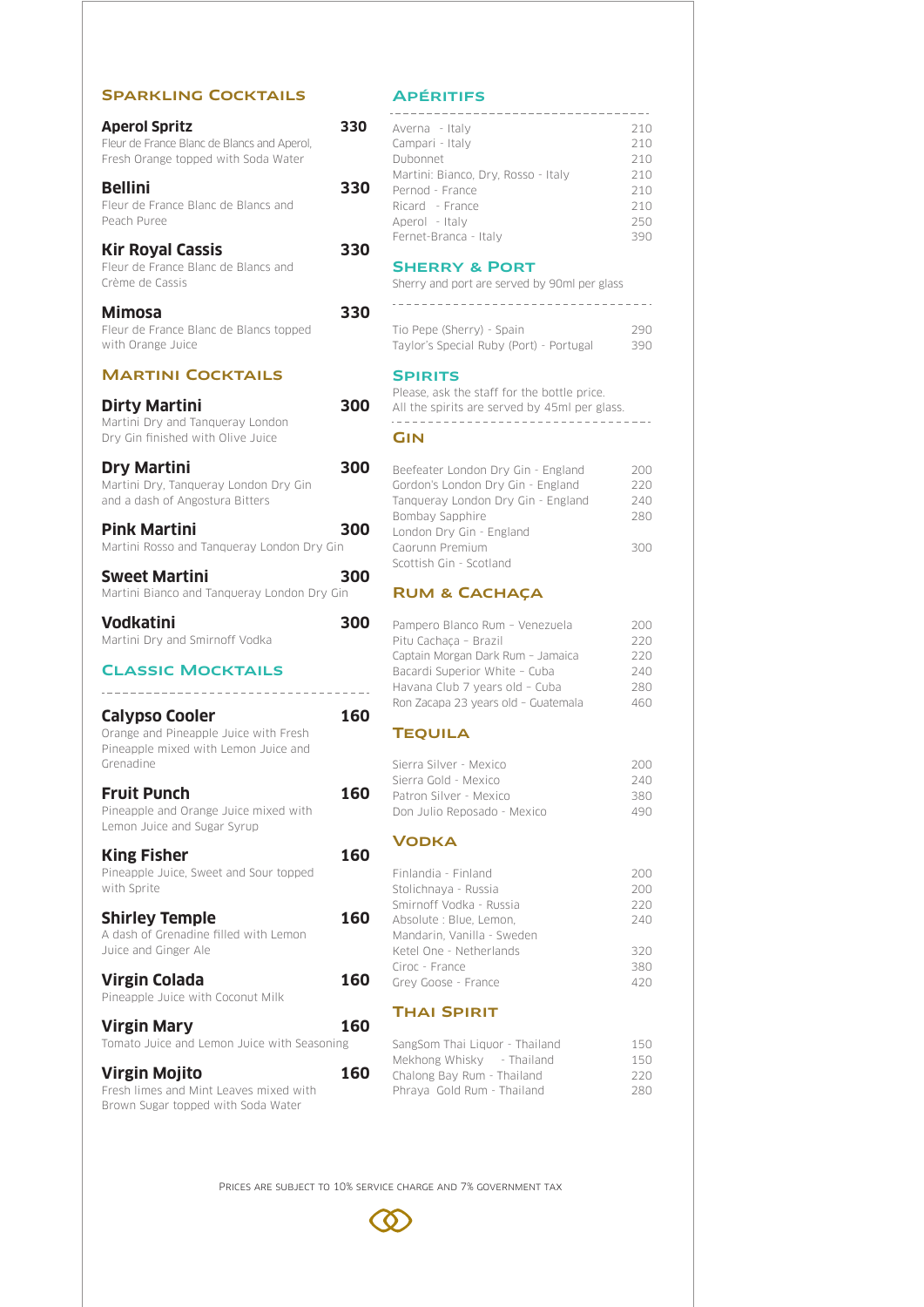## **WHISKY**

Please, ask the staff for the whisky menu with tasting notes.

#### Blended Scotch

| Johnnie Walker Blenders' Batch - Scotland       | 200   |
|-------------------------------------------------|-------|
| Johnnie Walker Red Label - Scotland             | 200   |
| Ballantine's Finest - Scotland                  | 220   |
| Ballantine's 12 years old - Scotland            | 320   |
| Chivas Regal 12 years old - Scotland            | 320   |
| Johnnie Walker Black Label - Scotland           | 320   |
| Johnnie Walker Gold Label - Scotland            | 390   |
| Asyla Blended Scotch Whisky - Scotland          | 450   |
| Compass Box Great King Street - Scotland        | 490   |
| Compas Box orangerie Whisky Infusion - Scotland | 550   |
| Chivas Regal 18 years old - Scotland            | 600   |
| Michel Couvreur. The Unique Whisky - Scotland   | 700   |
| Compass Box Hedonism - Scotland                 | 780   |
| Chivas Regal 21 years old - Scotland            | 1.120 |
| Johnnie Walker Blue Label - Scotland            | 1.490 |
| Chivas Regal 25 years old - Scotland            | 1.590 |

# Blended Malt Scotch

Compass Box The Peat Monster - Scotland 460 **OTHER BRANDY** The Spice Tree Blended Malt - Scotland 460 Compass Box Oak Cross - Scotland 480

# SINGLE MALT SCOTCH

| Glenfiddich 12 years old - Scotland         | 390   |
|---------------------------------------------|-------|
| Glenmorangie 10 years old - Scotland        | 390   |
| Auchroisk 10 years old - Scotland           | 460   |
| Fettercairn 12 years old - Scotland         | 460   |
| Glen Moray 11 years old - Scotland          | 470   |
| Talisker 10 years old - Scotland            | 490   |
| Miltonduff - Sherry 7 years old - Scotland  | 500   |
| Mannochmore 14 years old - Scotland         | 510   |
| Tamdhu 12 years old - Scotland              | 520   |
| Glengoyne 7 years old - Scotland            | 550   |
| Bunnahabhain Young and Feisty - Scotland    | 580   |
| Cragganmore 12 years old - Scotland         | 630   |
| Glenburgie - Sherry 16 years old - Scotland | 710   |
| Talisker 5 years old - Scotland             | 720   |
| Glenrothes, Sherry12 years old - Scotland   | 720   |
| Bowmore 10 years old - Scotland             | 730   |
| Ben Nevis 12 years old - Scotland           | 750   |
| Fettercairn 18 years old - Scotland         | 770   |
| Tomintoul 21 years old - Scotland           | 770   |
| Mortlach 13 years old - Scotland            | 780   |
| Auchroish 18 years old - Scotland           | 790   |
| Inchgower - Sherry 18 years old - Scotland  | 790   |
| Auchentoshan 20 years old - Scotland        | 800   |
| Dufftown 18 years old - Scotland            | 840   |
| Tobermory 21 years old - Scotland           | 950   |
| Highland Park 17 years old - Scotland       | 1,000 |
| Michel Couvreur,                            | 1.100 |
| Overaged Malt Whisky - Scotland             |       |
| Michel Couvreur,                            | 1,300 |
| Intravagan'za Cereal Spirit - Scotland      |       |
| Highland Park 20 years old - Scotland       | 1,500 |
| Glenlivet 34 years old - Scotland           | 2,000 |

# **OTHER WHISKY**

| Jim Bean (Bourbon) - USA                                 | 220 |
|----------------------------------------------------------|-----|
| Canadian Club (Blended Whisky) - Canada                  | 240 |
| Jameson (Blended Whisky) - Irland                        | 260 |
| Jack Daniel's (Straight Tennessee) - USA                 | 280 |
| Glencadam 17 years old (Triple Cask) - Scotland 1,200    |     |
| Carsebridge 42 years old (Single Grain) - Scotland 2.750 |     |

# Japan's Single Malt

Akashi - Japan 820

#### **BRANDY**

Brandy is served by 30ml per glass.

#### **ARMAGNAC**

| Sempe V.S.O.P. - France | 240 |
|-------------------------|-----|
| Sempe X.O. - France     | 420 |

.....................................

## **COGNAC**

| Regency V.S.O.P. - France<br>Rémy Martin V.S.O.P. - France | 240<br>390 |
|------------------------------------------------------------|------------|
| Hennessy V.S.O.P. - France                                 | 400        |
| Moyet - France                                             | 750        |
| Camus X.O. - France                                        | 790        |
| Rémy Martin X.O. - France                                  | 950        |
| Hennessy X.O. - France                                     | 970        |
| Martell, Cordon Bleu - France                              | aan        |

| Apricot Brandy - USA   | 150  |
|------------------------|------|
| Cherry Brandy - USA    | 150  |
| Peach Brandy - USA     | 150  |
| Kirch Wasser - Germany | 290  |
| Calvados - France      | 29 N |

## **DIGESTIFS**

## **LIQUEURS**

| Crème de Banana - Netherland       | 150 |
|------------------------------------|-----|
| Crème de Cacao - Dark, White - USA | 150 |
| Crème de Cassis - USA              | 150 |
| Crème de Menthe - USA              | 150 |
| Triple sec - USA                   | 150 |
| Curacao: Blue, Orange - USA        | 150 |
| Midori Melon Liqueur - Mexico      | 200 |
| Bailey's Irish - Irland            | 250 |
| Soutern Confort - USA              | 250 |
| Limoncello - Italy                 | 250 |
| Kahlua - Mexico                    | 250 |
| Tia Maria - Jamaica                | 250 |
| Amaretto Disaronno - Italy         | 250 |
| Sambuca - USA                      | 250 |
| Malibu - USA                       | 250 |
| DOM Benedictine - France           | 290 |
| Cherry Heering - Denmark           | 290 |
| Galliano - Italy                   | 290 |
| Grand Marnier - France             | 290 |
| Cointreau - France                 | 290 |
| Jagermeister - Germany             | 290 |
| Drambuje - Scotland                | 290 |
| Patron XO Café - Mexico            | 290 |
| <b>EAUX-DE-VIE</b>                 |     |
| Framboise - France                 | 290 |
| Mirabelle - France                 | 290 |
| Poire William - France             | 290 |

# **GRAPPA**

| Frattina Di Cabernet - Italy        | 250 |
|-------------------------------------|-----|
| Grappa Di Barolo - Italy            | 450 |
| Nonino Di Mocato Monovitigo - Italy | 900 |